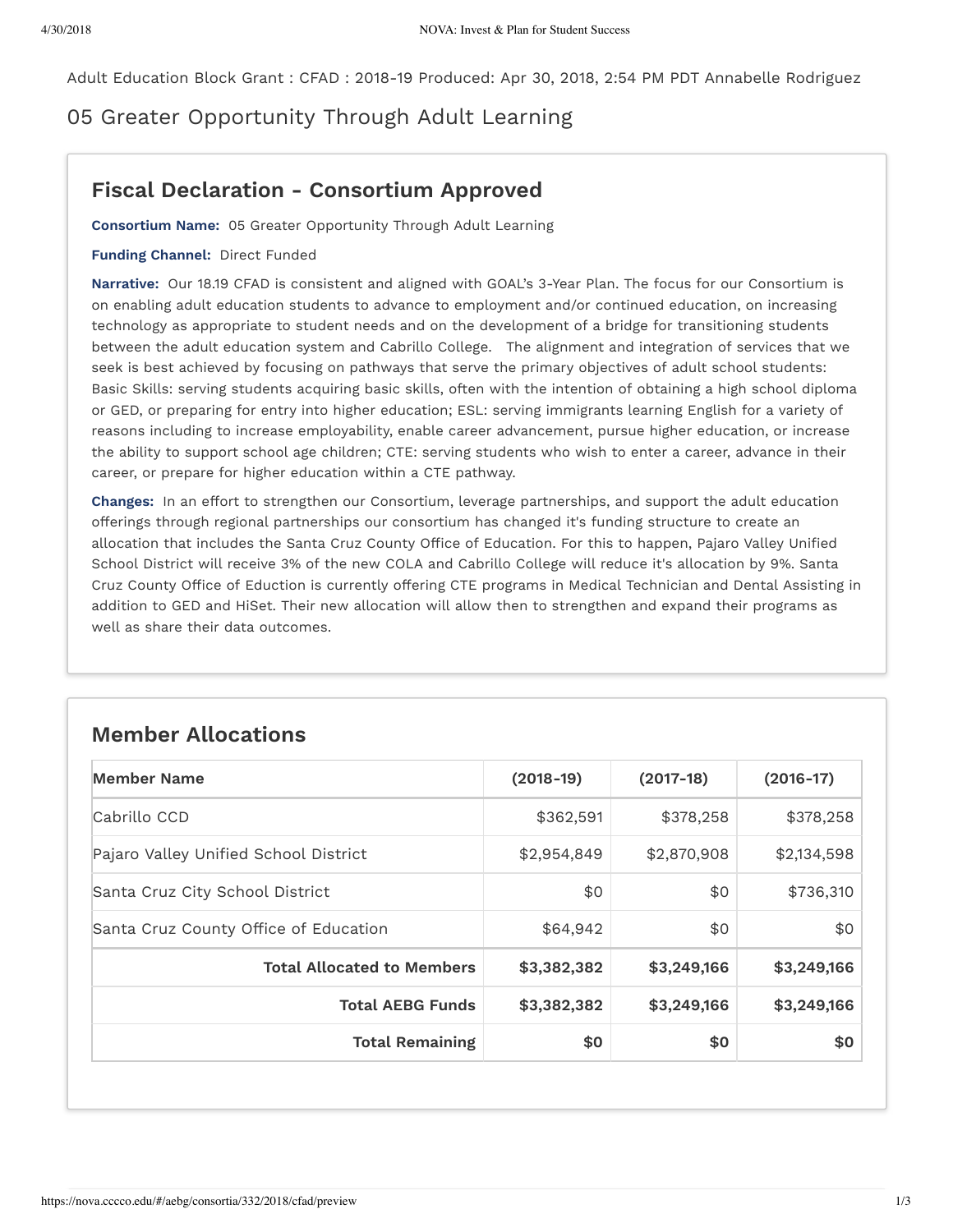| <b>MEMBER REPRESENTATIVE</b>                     |                  |  |
|--------------------------------------------------|------------------|--|
| <b>Kelly Williams</b><br><b>Matthew Wetstein</b> |                  |  |
|                                                  | <b>APPROVED</b>  |  |
|                                                  | $2018 - 04 - 25$ |  |
| <b>MEMBER REPRESENTATIVE</b>                     |                  |  |
| Michelle Rodriguez<br><b>Helen Bellonzi</b>      |                  |  |
|                                                  | <b>APPROVED</b>  |  |
|                                                  | $2018 - 04 - 30$ |  |
| <b>MEMBER REPRESENTATIVE</b>                     |                  |  |
| <b>Kris Munro</b>                                |                  |  |
|                                                  | <b>APPROVED</b>  |  |
|                                                  | $2018 - 04 - 30$ |  |
| <b>MEMBER REPRESENTATIVE</b>                     |                  |  |
| <b>Michael Watkins</b><br><b>Faris Sabbah</b>    |                  |  |
|                                                  | <b>APPROVED</b>  |  |
|                                                  |                  |  |